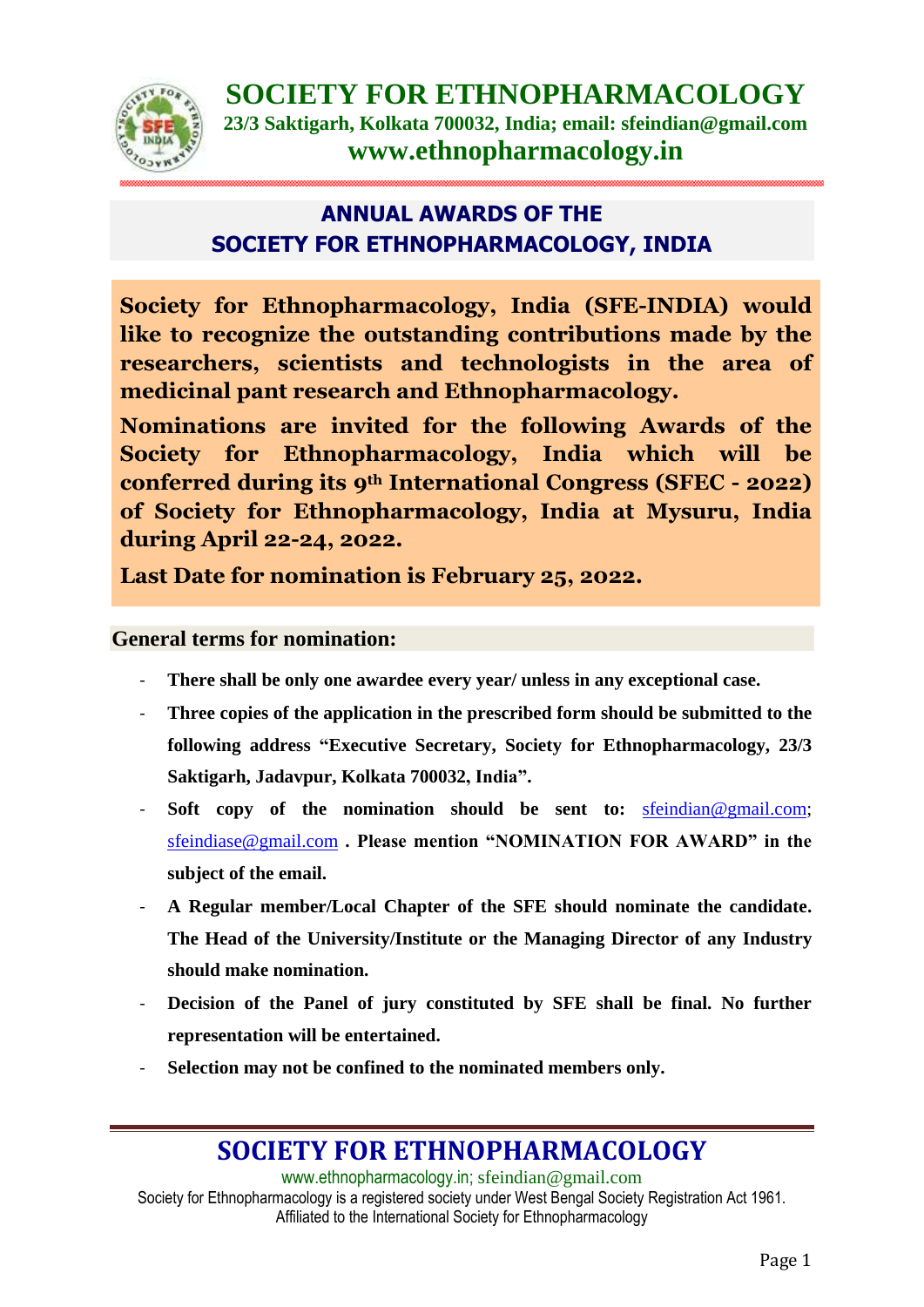

**SOCIETY FOR ETHNOPHARMACOLOGY 23/3 Saktigarh, Kolkata 700032, India; email: sfeindian@gmail.com www.ethnopharmacology.in**

### **1. SFE Lifetime Achievement Award "Bisheswar Saha Memorial Award"**

**For significant contribution for promotion and development of ethnopharmacology and medicinal plants.**

The award carries:

- A memento
- A citation
- Complementary registration and accommodation for the SFE congress
- Speaker of a session in the annual Congress of SFE

## **2. SFE Outstanding National Ethnopharmacologist Award "Harihar Mukherjee Memorial Award"**

**To recognize the researcher who has made significant research contribution in the field of ethnopharmacology.**

The award carries:

- A memento
- A citation
- Complementary registration and accommodation for the SFE congress
- Speaker of a session in the annual Congress of SFE

## **3. SFE Outstanding International Ethnopharmacologist Award "Pranab Banerji Memorial Award"**

**To recognize the researcher who has made significant research contribution in the field of ethnopharmacology.**

The award carries:

- A memento
- A citation
- Complementary registration and accommodation for the SFE congress
- Speaker of a session in the annual Congress of SFE

### **4. SFE – ZANDU Award**

**"Best Research on Plant Drugs" Instituted by Emami Ltd., Kolkata** 

**To recognize the researcher/ scientist who has made significant research contribution on plant drugs.**

The award carries:

- A memento
- A citation
- Complementary registration and accommodation for the SFE congress
- Speaker of a session in the annual Congress of SFE

# **SOCIETY FOR ETHNOPHARMACOLOGY**

[www.ethnopharmacology.in;](http://www.ethnopharmacology.in/) [sfeindian@gmail.com](mailto:sfeindian@gmail.com)

Society for Ethnopharmacology is a registered society under West Bengal Society Registration Act 1961. Affiliated to the International Society for Ethnopharmacology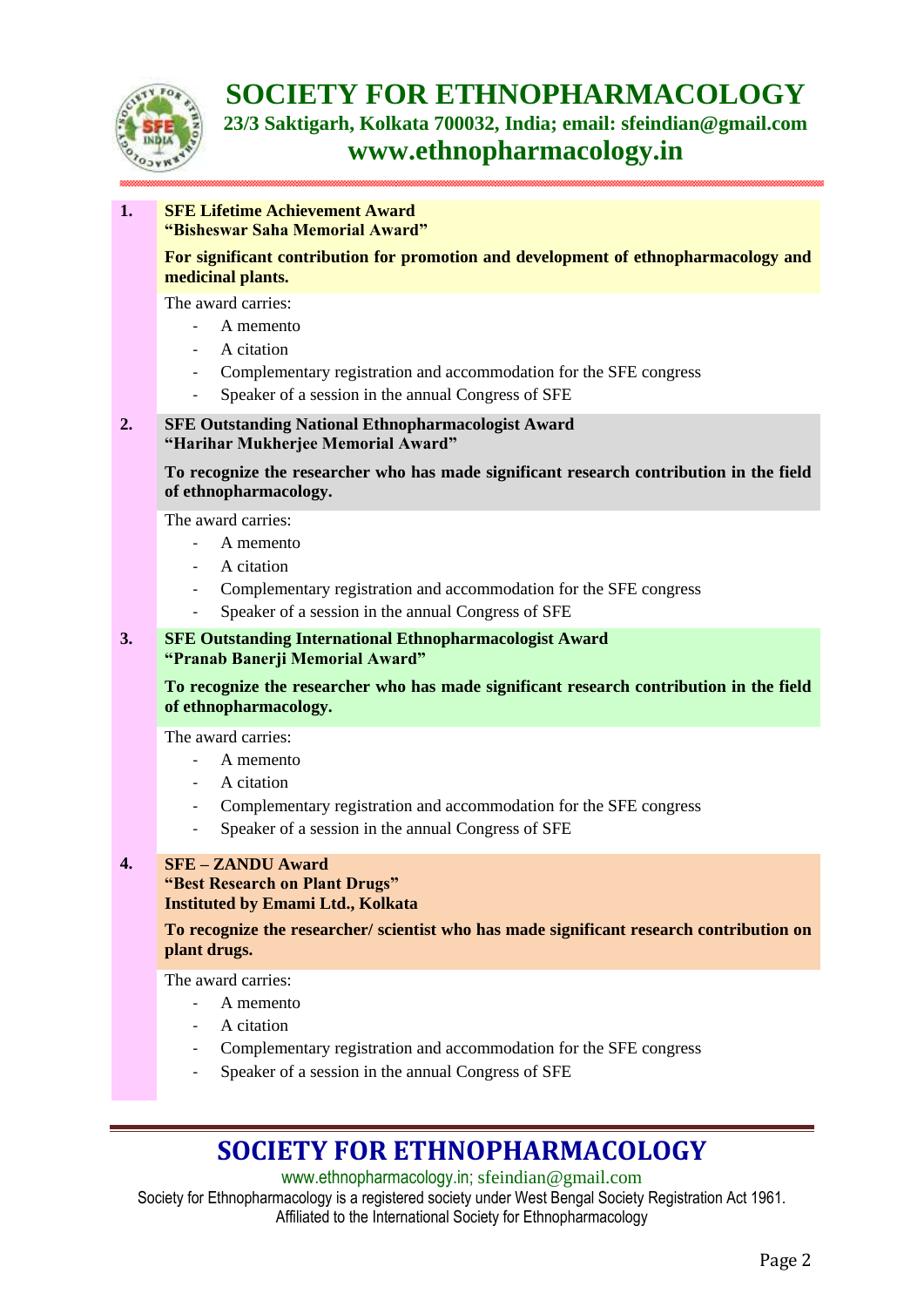

**SOCIETY FOR ETHNOPHARMACOLOGY 23/3 Saktigarh, Kolkata 700032, India; email: sfeindian@gmail.com www.ethnopharmacology.in**

## **5. SFE- Young Ethnopharmacologist Award "Dr. PK Debnath memorial Award"**

**To recognize the young scientist/ researchers who has made significant research contribution for promotion and development of Ethnopharmacology and Medicinal Plants. This award will be conferred to the best three Oral presentation made during the annual congress of SFE-India**

The award carries:

- A Memento
- A Citation

## **6. SFE – T. Sen Oration Award**

## **"Prof. Tuhinadri Sen memorial Award"**

**To recognize the scientist/ researchers who has made significant research contribution for promotion and development of Ethnopharmacology and Medicinal Plants.**

The award carries:

- A Memento
- A Citation
- Speaker of a session in the annual Congress of SFE to deliver the oration.
- Complementary registration, accommodation and Local hospitality to join the SFE congress

## **7. SFE - Herbal industry leader award**

**Recognizes a company/ organization that have set an example of outstanding business practices or an organization that works to move the industry forward above and beyond normal business practices in the field of herbal products.** 

The award carries:

- A memento
- A citation
- Complementary registration and accommodation for the SFE congress.

#### *Norms and Conditions:*

- $\triangleright$  The industry should be in business in India for at least 10 years.
- $\triangleright$  The industry should follow GMP and GLP guidelines
- $\triangleright$  The industry must have own Research and Development centre and should follow GMP/GLP guidelines.

# **SOCIETY FOR ETHNOPHARMACOLOGY**

[www.ethnopharmacology.in;](http://www.ethnopharmacology.in/) [sfeindian@gmail.com](mailto:sfeindian@gmail.com) Society for Ethnopharmacology is a registered society under West Bengal Society Registration Act 1961. Affiliated to the International Society for Ethnopharmacology